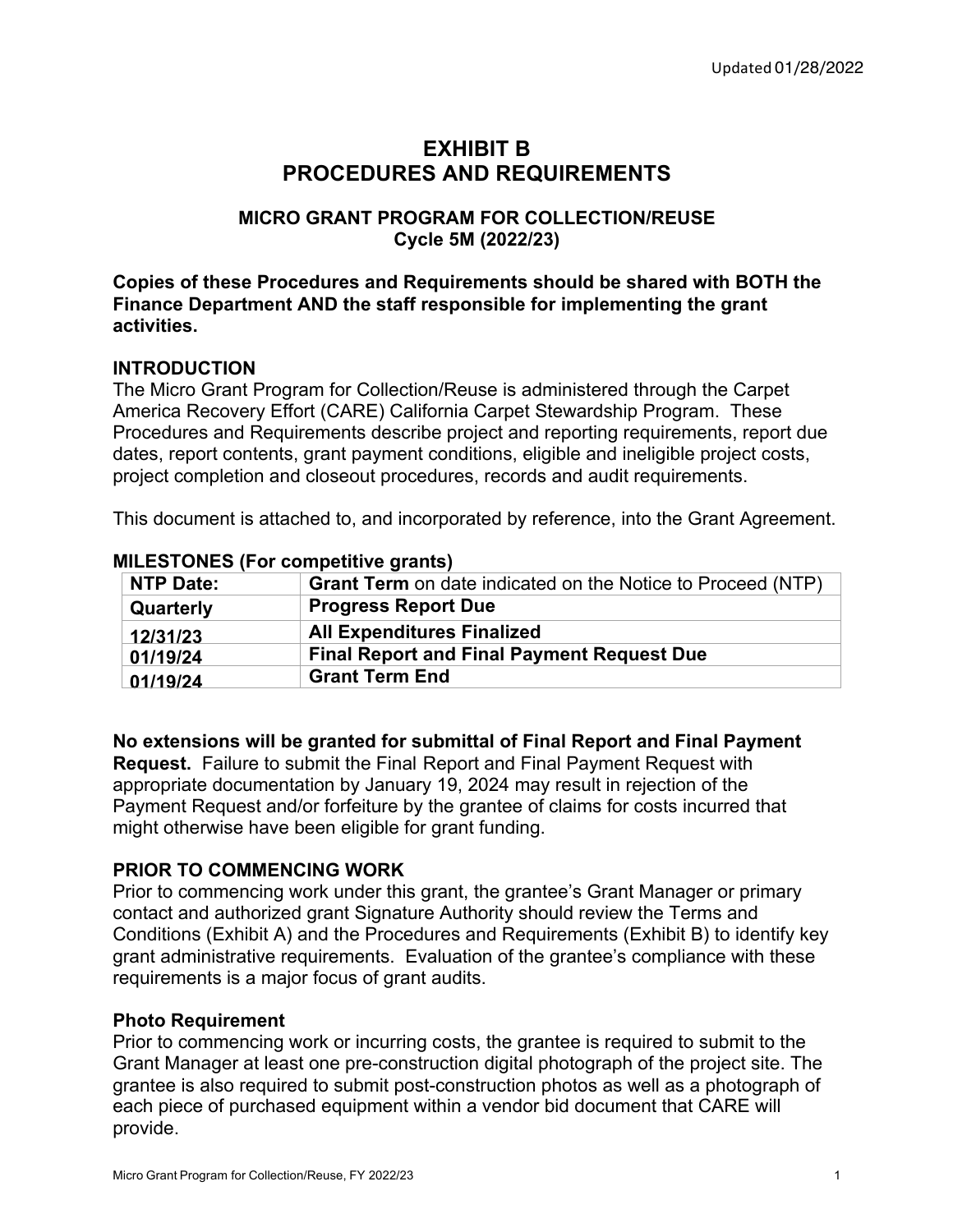### **Reliable Contractor Declaration**

Prior to authorizing any contractor or subcontractor to commence work under this Grant, the Grantee shall submit to CARE a Reliable Contractor Declaration from the contractor or subcontractor, signed under penalty of perjury, disclosing whether any of the events listed in Declaration has occurred with respect to the contractor or subcontractor within the preceding three (3) years. If a contractor is placed on CARE's Unreliable List after award of this Grant, the Grantee may be required to terminate that contract.

#### **Project Update Requirement**

Prior to commencing work or incurring costs, the Grant Manger must approve in writing any proposed changes to the project as compared to the one identified in the grantee's Grant Application. If approved, the grantee must submit a new, updated and complete Recycling Targets Form, and Business Licenses Checklist, if applicable.

#### **(For competitive grant programs) GRANT TERM**

The Grant Term begins on the date indicated in the Notice to Proceed. The Grant Term ends on January 19, 2024. January 19, 2024 is the date the Final Report and Final Payment Request are due to CARE. CARE may request reporting on project impacts for up to three years after the close of the Grant Term.

Grant-eligible program expenditures may start no earlier than the date indicated in the Notice to Proceed. Eligible program costs must be incurred no later than December 31, 2023.

#### **Costs incurred to prepare the Final Report and Final Payment Request are only eligible for reimbursement during the Grant Term.**

# **PROJECT REQUIREMENTS**

- Projects must document improvements in collection and reuse.
- Project(s) must be completed by January 19, 2024, to ensure full reimbursement.
- Application must specify, itemize and quantify additional PCC pounds collected for diversion or diverted directly via recycling, remanufacturing, reuse or other strategies as a result of the project.
- All grant applicants must verify that all pounds collected or reused are 100% California-generated PCC.

#### **ELIGIBLE COSTS**

All grant expenditures must be for activities, products and costs specifically included in the approved Work Plan and approved Budget. Eligible costs must be incurred, services provided and goods received after receiving a NTP and before the end of the Grant Term.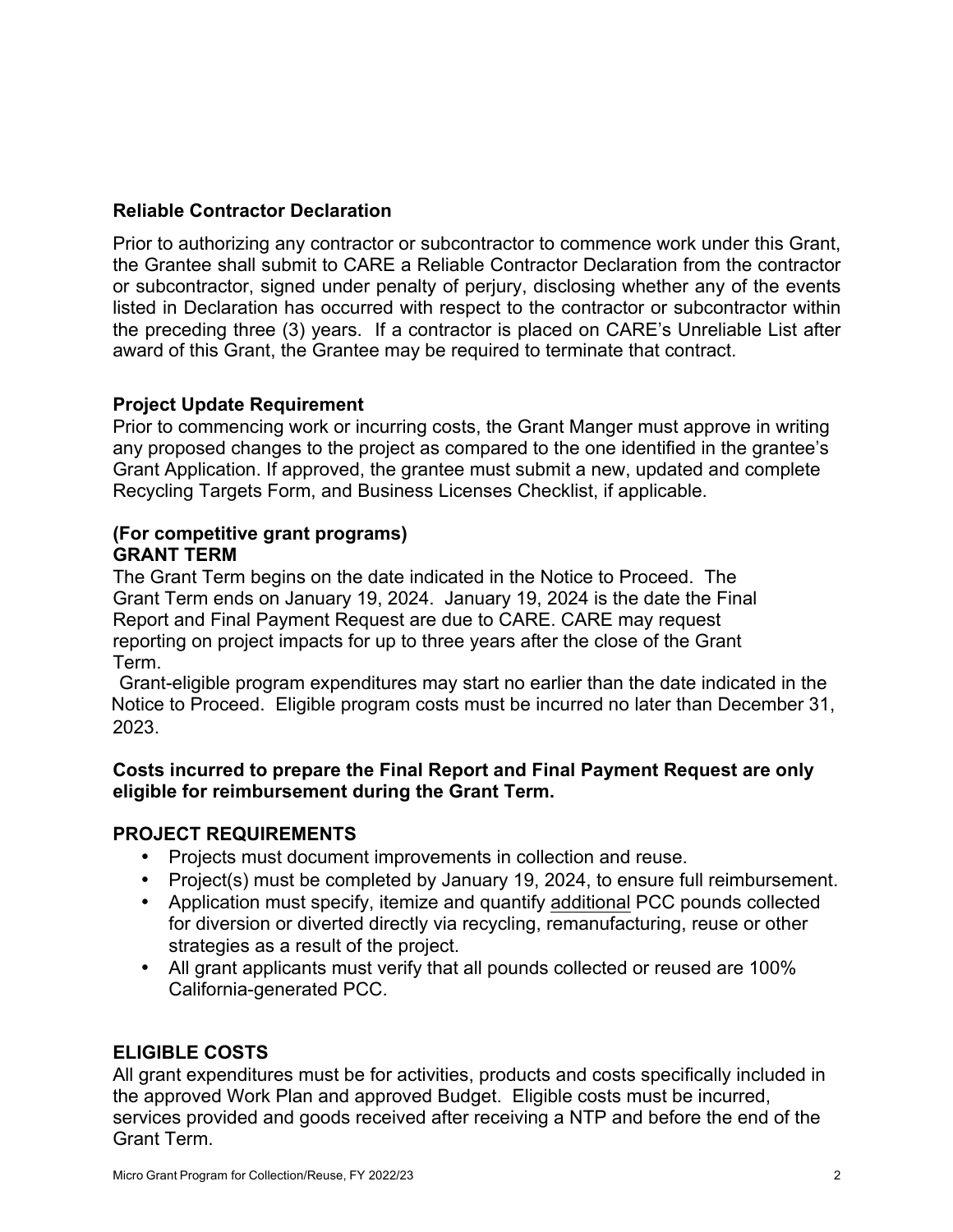Any proposed revision(s) to the Work Plan and/or Budget must be submitted in writing and reviewed and pre-approved in writing by the Grant Manager, CARE Executive Director, and potentially the CARE Sustainable Plan Committee prior to the grantee incurring the proposed expenditure. This revision request must include a reason for the proposed change and a new, updated and complete Recycling Targets Form, and Business Licenses Checklist, if applicable. The approval document should be retained by the grantee for audit purposes. See Audit/Record Access section of the Terms and Conditions (Exhibit A).

Eligible costs are limited to the following:

- Equipment/infrastructure for implementation of new or improvement to existing collection and reuse activities that increase collection and/or reuse.
- Minor improvements to existing collections or reuse facilities. (Examples include but are not limited to: trailer ramps or stairs, awnings or coverings to stage PCC and keep PCC clean/dry, water-tight cargo containers or bins, cement pads to stage PCC and keep PCC clean/dry).
- Multiple pieces of equipment or other infrastructure may be combined into a single application.
- Program education and outreach materials. Costs in this category must not exceed 20% of the total project budget, and materials must include the CARE California logo.

# **INELIGIBLE COSTS**

Any costs not specifically included in the approved Budget; not directly related to establishment of, or improvement to, collection and/or reuse activities; and not within the approved grant project, are ineligible for reimbursement. Contact the Grant Manager if clarification is needed. Ineligible costs include, but are not limited to:

- Costs incurred prior to the date of the NTP letter or after the end of the Grant Term.
- Costs associated with incineration, energy recovery processes (Carpet as Alternative Fuel, kiln or waste-to-energy) and landfilling.
- Purchase of offsets.
- Administrative costs, overhead and salaries.
- Excessive tax and shipping on products.
- Products installed outside the State of California.
- Costs deemed unreasonable by CARE or unrelated to the grant project.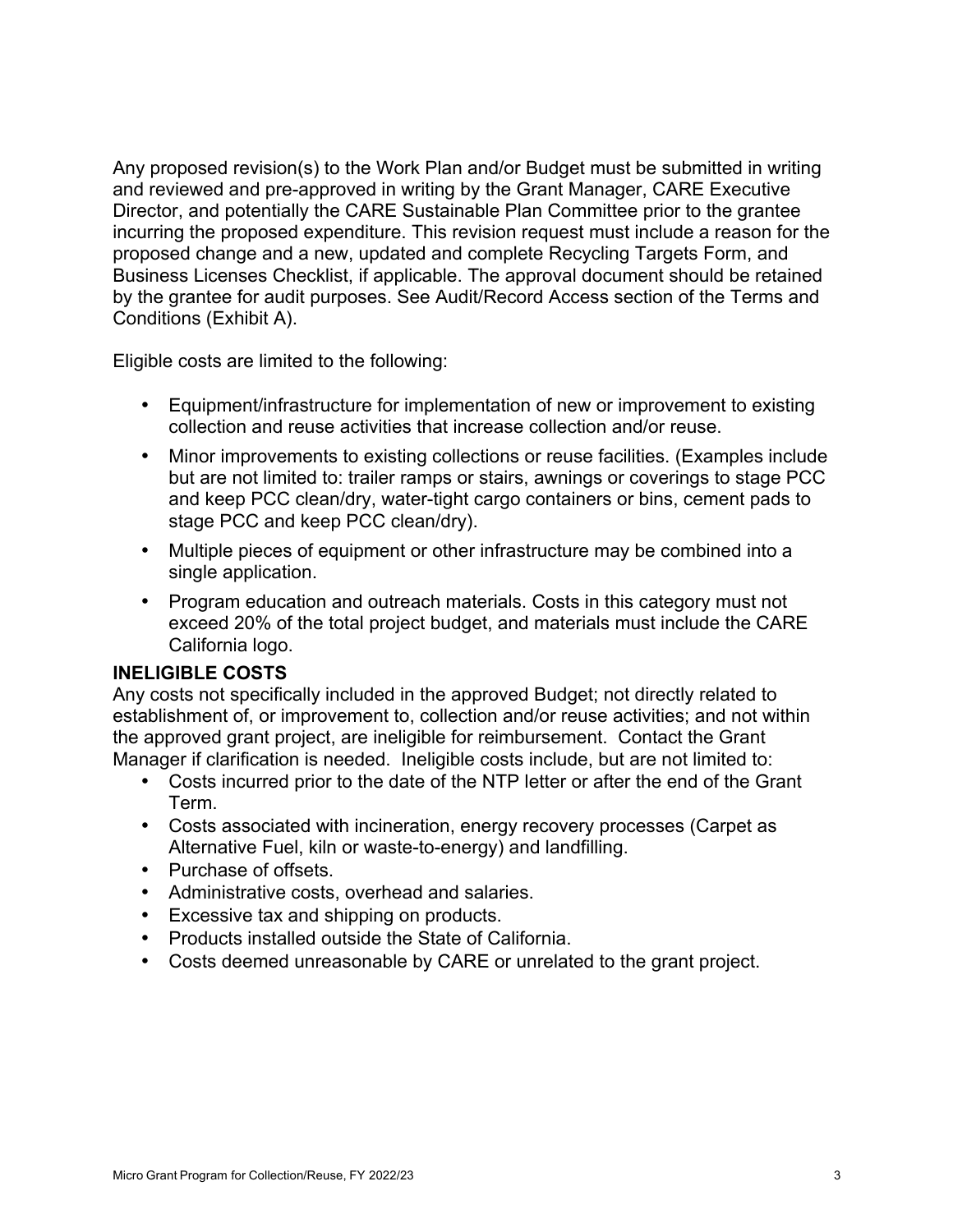**ACKNOWLEDGEMENTS**: The grantee shall acknowledge CARE's California Carpet Stewardship Program support each time projects funded, in whole or in part, by this Agreement are publicized in any medium, including news media, brochures, blogs or other types of promotional materials. The acknowledgement of CARE's support must incorporate the CARE California program logo. Initials or abbreviations for CARE's California Carpet Stewardship Program shall not be used. The Grant Manager may approve deviation from this requirement on a case-by-case basis where such deviation is consistent with CARE's Communication Strategy and Outreach Plan.

### **REPORTING REQUIREMENTS**

One progress report and a Final Report are required by this Agreement; however, the Grant Manager may request a Progress Report at any time during the Grant Term. All reports must be e-mailed to the Grant Manager, who will send out the reporting documents one month before the reporting document deadline.

The reports must be current, include all required sections and documents, and must be approved by the Grant Manager before any Payment Request can be processed. Failure to comply with the specified reporting requirements may be considered a breach of this Agreement and may result in the termination of this Agreement or rejection of the Payment Request and/or forfeiture by the grantee of claims for costs incurred that might otherwise have been eligible for grant funding. Any problems or delays must be reported immediately to the Grant Manager.

# **PROGRESS REPORT**

The grantee must submit a **Progress Report on a quarterly basis**. The **grant manager will send the form 3 weeks in advance of the due date.** The report may include the following, covering the previous quarter:

- How funds have been used to date.
- A description of work completed according to categories outlined in the work plan. How will the grantee complete delayed tasks to make up the lost time?
- What have been some of the project challenges and how have they been overcome?
- A report on the success of installing equipment and/or infrastructure to establish or improve collection and/or reuse.
- Quantities of additional California-generated post-consumer carpet collected for recycling and/or reused as a result of grant funding. Amount of Californiagenerated post-consumer carpet collected for recycling and/or reused as a percentage of all California-generated post-consumer carpet collected. Did this percentage increase as a result of grant funding? Sources of new lbs.
- Conservation measures met to date, such as MTCO2e avoided and other waste diversion achieved.
- Impact by material type.
- Project photos.
- Work to be conducted during the subsequent grant reporting period and any adjustments to the work plan.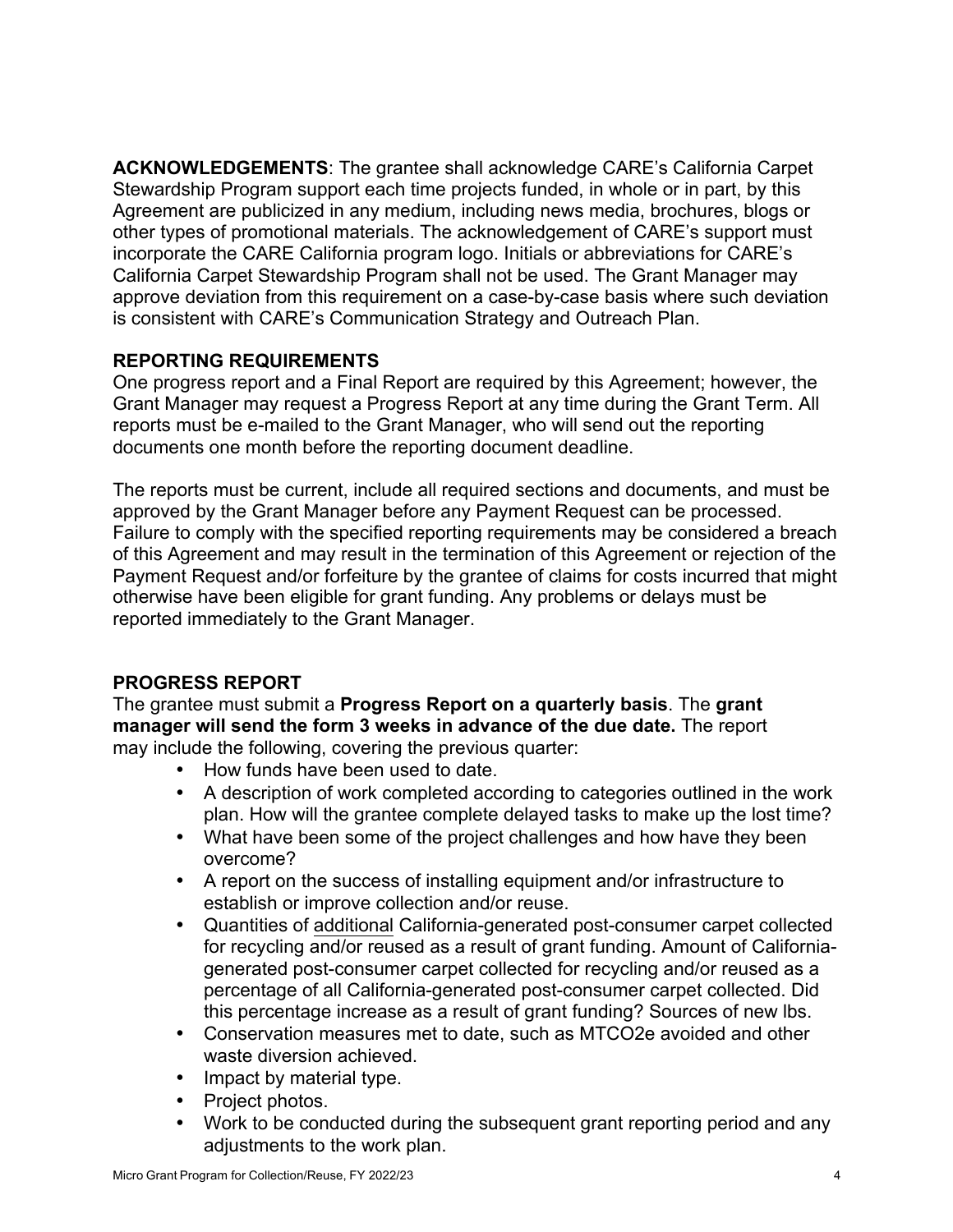• List any changes to all permits, licenses, certifications, contracts or filings relevant to the grant work.

The Progress Report must be submitted even if no work has started on the Project.

# **FINAL REPORT**

**The Final Report** is due **January 19, 2024.** This report should cover grant activities **from NTP** through **January 19, 2024.** The following items may be included: Grant Number, Grantee's name and Grant Term.

- A breakdown of the budget: How have funds been allocated?
- How have milestones been met according to the original work plan?
- What challenges did the project encounter and how were they overcome?
- Conservation measures met to date, such as MTCO2e avoided and other waste diversion achieved.
- A report on the success of installing equipment and/or infrastructure to establish or improve collection and/or reuse.
- Quantities of additional California-generated post-consumer carpet collected for recycling and/or reused as a result of grant funding. Amount of Californiagenerated post-consumer carpet collected for recycling and/or reused as a percentage of all California-generated post-consumer carpet collected. Did this percentage increase as a result of grant funding? Sources of new lbs.
- Impact by material type.
- Project photos.
- Does the grantee anticipate project impacts beyond the Grant Term, and if so, what are the impacts in terms of scope and scale? Please quantify in terms of pounds of PCC diverted via recycling and reuse as a result of grant funding, tons of greenhouse gas emissions avoided, California jobs created, etc.

#### **GRANT PAYMENT INFORMATION**

- 1. Payment to the grantee for eligible grant expenses is made on a reimbursement basis only and for only those materials and services specified in the approved grant application. CARE reserves the right to reimburse vendors or lenders directly on a case-by-case basis. Pertinent documentation may include invoices, receipts, purchase orders with proof of payment, expenditure itemization summary, proof that multiple vendors were solicited during expenditure bidding processes.
- 2. Reimbursement may be requested only two times during the Grant Term. In conjunction with submission of the progress report and in conjunction with the Final Report. CARE will consider "special payment requests" made outside of the two reporting periods.
- 3. The grantee must submit the required Progress Report/Final Report, and the Grant Manager must approve the reports prior to, or concurrent with, submission of the Grant Payment Request.
- 4. The grantee must submit a completed Grant Payment Request and provide supporting documentation as described in the "Payment Request and Documentation" section for completed project(s) only.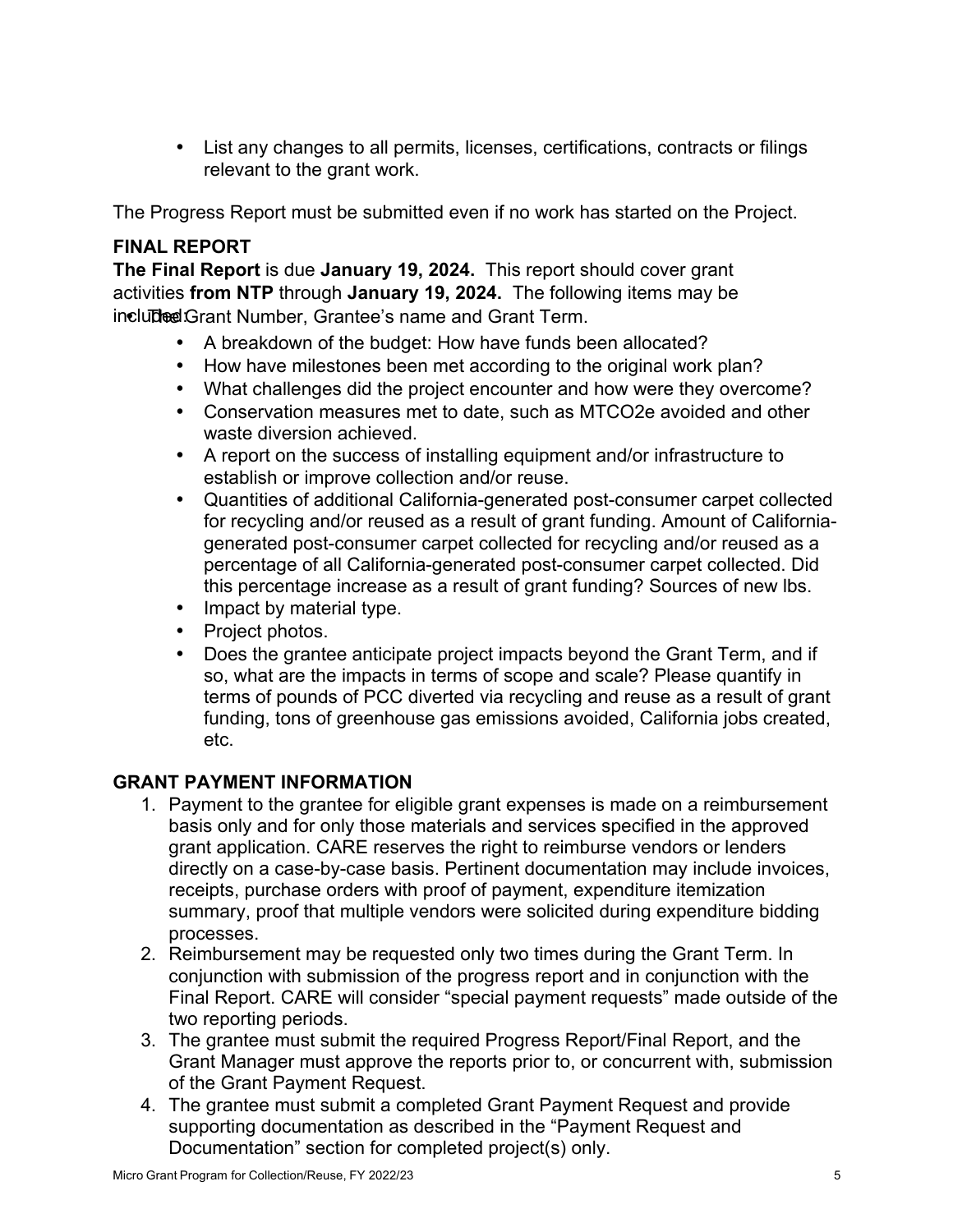- 5. Grant payments will be made only to the grantee. It is the grantee's responsibility to pay all contractors and subcontractors for purchased goods and services.
- 6. CARE will make payments to the grantee as promptly as fiscal procedures permit. The grantee can typically expect payment approximately 45 days from the date a Grant Payment Request is approved by the Grant Manager.
- 7. The grantee must provide a Reliable Contractor Declaration signed under penalty of perjury by the grantee's contractor(s) and subcontractor(s) in accordance with the "Unreliable List" provision of the Terms and Conditions (Exhibit A). This form may be requested from the Grant Manager. The Declaration must be received and approved by the Grant Manager prior to commencement of work. See "Unreliable List" provision in Terms and Conditions (Exhibit A) for more information.
- 8. Grantees should understand that all reports are subject to review by the CARE Executive Director and/or the Sustainable Plan Committee (SPC) before payments occur.
- 9. It is the grantee's responsibility to pay all product manufacturers, suppliers/vendors, contractors and subcontractors for services and/or materials purchased.

# **PAYMENT REQUEST AND DOCUMENTATION**

Payment requests must be submitted by e-mail to the Grant Manager. The Grant Manager will send out payment request forms one month before the payment request and documentation deadline. Supporting documentation requested will be:

- A. Acceptable cost documentation must include at least one of the following: Invoices, receipts or purchase orders containing the product manufacturer, supplier/vendor, and/or contractor name, phone number, address, purchase amount, date and description of goods/services; **and**
- B. Acceptable proof of payment must include at least one of the following: Invoice(s) marked as paid; receipts; and accounting reports if they contain check number, date, product manufacturer, supplier/vendor, and/or contractor name and amount; and copies of cancelled check(s).
- C. The Grant Manager may request weight tags proving CA-generated PCC pounds collected and/or reused. If funding is used for existing program improvements, the grantee must also submit weight tags for CA-generated PCC pounds collected and/or reused before grant funding was implemented.

Post-construction, no less than three digital and color photographs, of the Project site(s) showing the completed Project with signage. Bids from at least three vendors or sole source justification and a photograph of the piece of equipment selected.